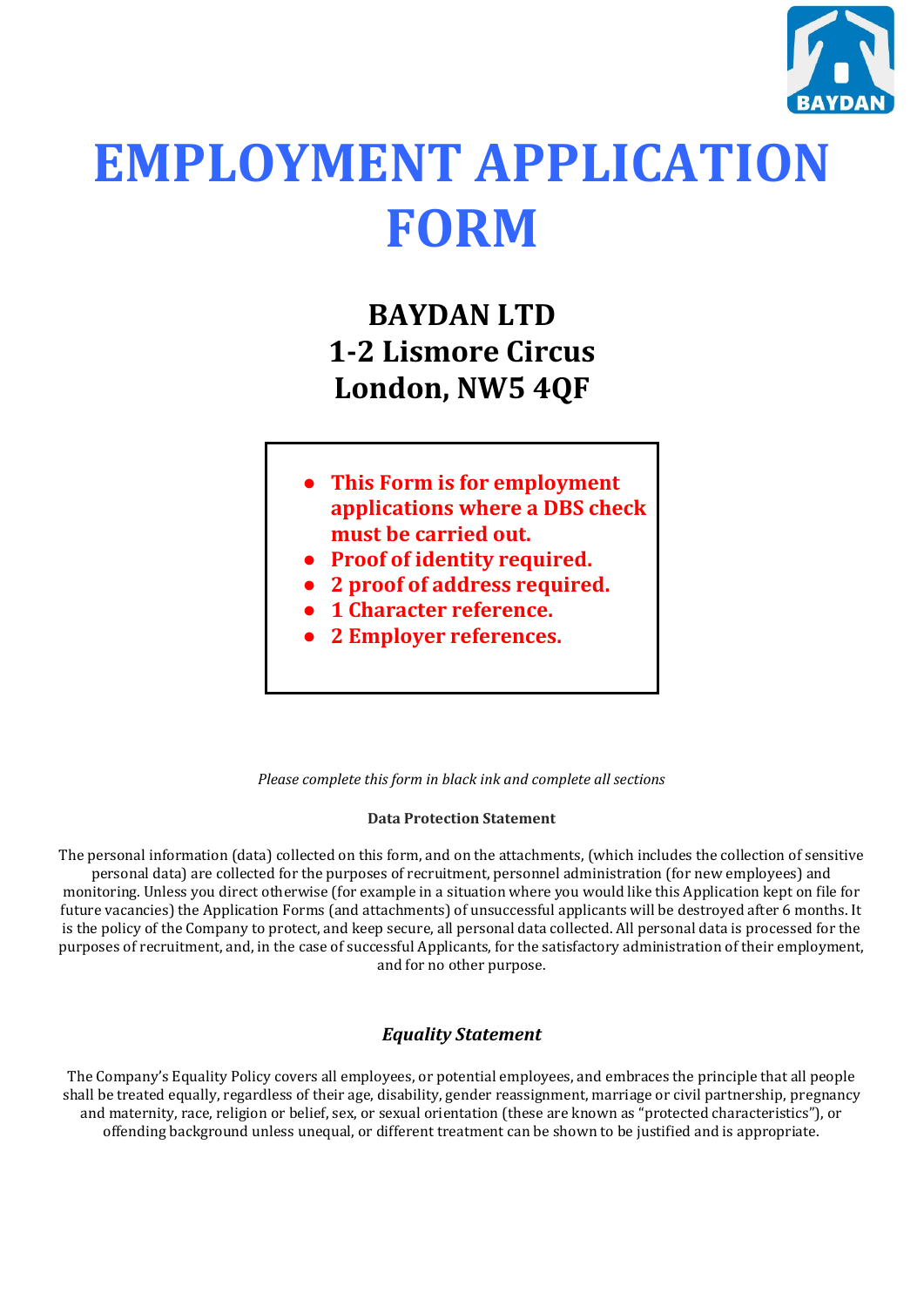

## **Job Application Form**

## **1. Personal Detail**

| Forename(s):                                                                                                                                                      | Surname:                                                                                                                                         |
|-------------------------------------------------------------------------------------------------------------------------------------------------------------------|--------------------------------------------------------------------------------------------------------------------------------------------------|
| All Previous Names:                                                                                                                                               | Date of Birth:                                                                                                                                   |
| Address:                                                                                                                                                          | Telephone:<br>Mobile:<br>E-mail address:                                                                                                         |
| Postcode:                                                                                                                                                         |                                                                                                                                                  |
| Nationality:                                                                                                                                                      | National Insurance Number:                                                                                                                       |
| If not British national, what is your status?<br><b>Resident Permit</b><br>Indefinite leave to remain<br>Refugee status<br>Do you have a disability?<br>Yes<br>No | Do you require a work visa to work in the UK?<br>Yes<br>No<br>If yes, when does your visa expire:<br>Are you taking any medication?<br>Yes<br>No |
| If yes, please give details:                                                                                                                                      | If yes, please give details:                                                                                                                     |
| Do you speak any other languages?<br>Yes<br>No<br>If yes, please give details:                                                                                    | Do you have a Full Valid UK/EU Driving Licence?<br>Yes<br>No                                                                                     |

## **2. Education**

| Name/Address of         | <b>Date</b> |    | Qualifications |  |
|-------------------------|-------------|----|----------------|--|
| <b>Schools attended</b> | From        | To |                |  |
|                         |             |    |                |  |
|                         |             |    |                |  |
|                         |             |    |                |  |
|                         |             |    |                |  |
|                         |             |    |                |  |
|                         |             |    |                |  |
|                         |             |    |                |  |
|                         |             |    |                |  |
|                         |             |    |                |  |
|                         |             |    |                |  |
|                         |             |    |                |  |
|                         |             |    |                |  |
|                         |             |    |                |  |
|                         |             |    |                |  |
|                         |             |    |                |  |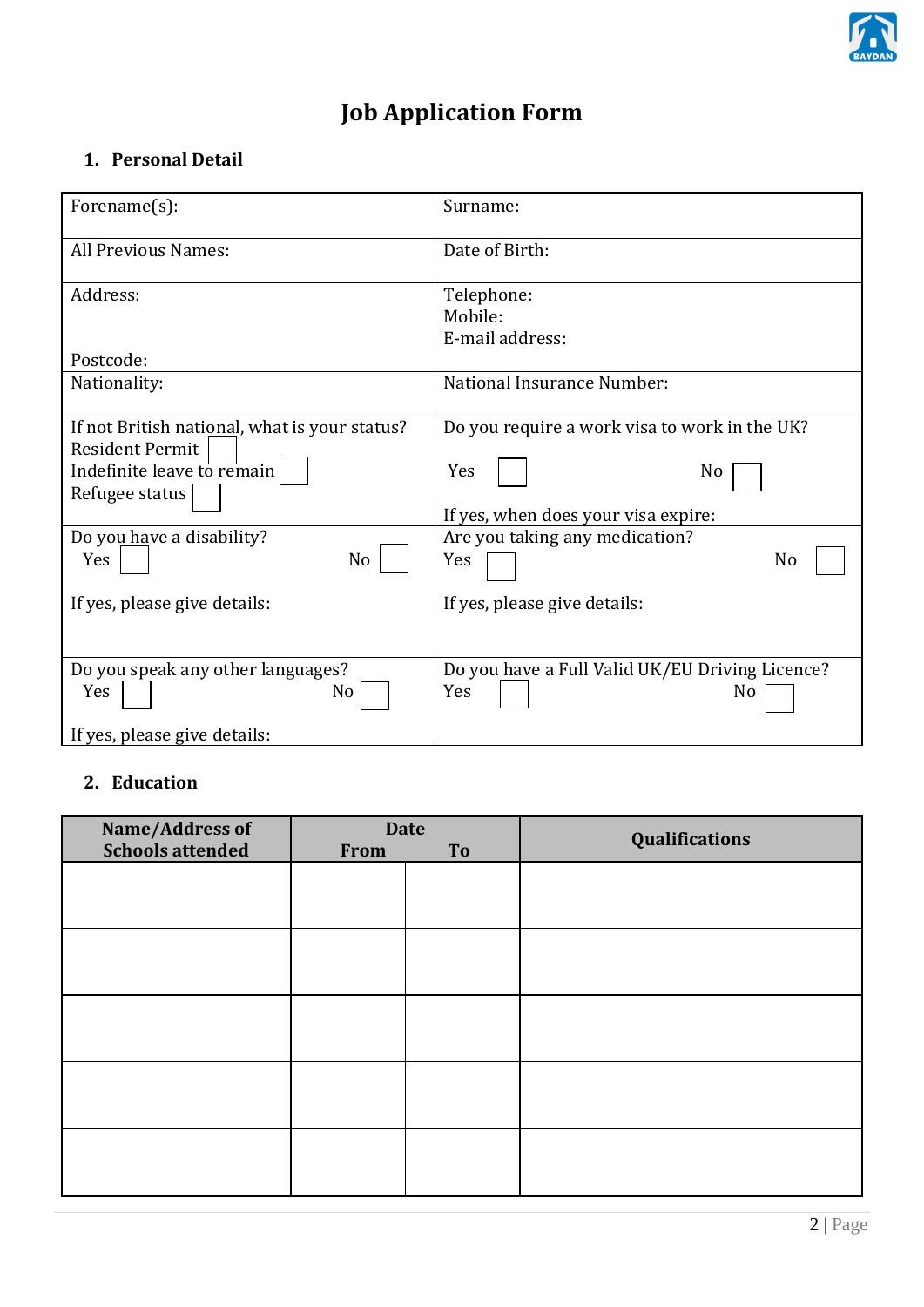

## **3. Employment History**

| <b>Present or Most Recent Employer:</b> |               |
|-----------------------------------------|---------------|
| <b>Job Title:</b>                       |               |
| <b>Duties/Responsibilities:</b>         |               |
|                                         |               |
| <b>Start date:</b>                      | Leaving date: |
| <b>Employer Address:</b>                |               |
| Post code:                              |               |
| <b>Previous Employer:</b>               |               |
| <b>Job Title:</b>                       |               |
| <b>Duties/Responsibilities:</b>         |               |
|                                         |               |
| <b>Start date:</b>                      | Leaving date: |
| <b>Employer Address:</b>                |               |
| Post code:                              |               |
| <b>Previous Employer:</b>               |               |
| <b>Job Title:</b>                       |               |
| <b>Duties/Responsibilities:</b>         |               |
|                                         |               |
| <b>Start date:</b>                      | Leaving date: |
| <b>Employer Address:</b>                |               |
| Post code:                              |               |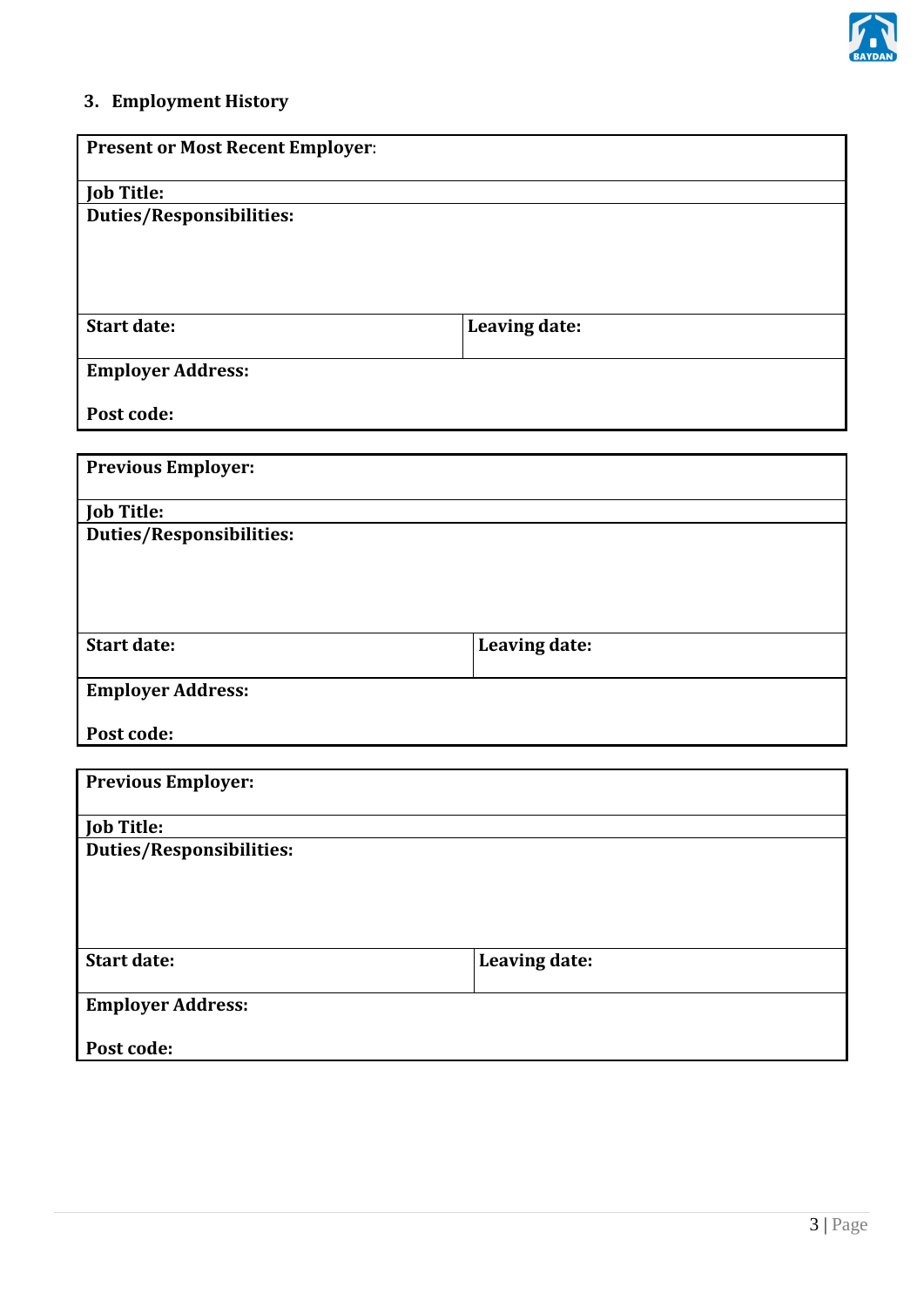## **4. Skills and Experience**

| Have you worked with vulnerable adult and children? Yes $\Box$ No $\Box$        |  |                       |
|---------------------------------------------------------------------------------|--|-----------------------|
| Have you received any care training? Yes $\Box$                                 |  | $\mathbb{R}^{\infty}$ |
| If any of the above is yes, please tick only the experience and skills you have |  |                       |

If no, please go to the next section

- First aid Qualifications/Experience
- Moving/Transferring: Use of Hoists/wheelchairs/sticks/Zimmer frames
- Toileting including urine bags/commodes/catheter bags/pads day/night
- Working with people with physical disabilities
- Working with people with mental health problems
- Working with chronically ill
- Working with people with learning difficulty

## **5. Criminal convictions**

| Do you have any criminal convictions? Yes | You <b>MUST</b> declare any criminal convictions and/ or pending prosecutions.     | No                      |
|-------------------------------------------|------------------------------------------------------------------------------------|-------------------------|
| If yes, please provide the details:       |                                                                                    |                         |
|                                           | Conviction 1:                                                                      |                         |
|                                           | Conviction 2:                                                                      |                         |
| 6. Previous Address History               |                                                                                    |                         |
|                                           | Please state your address history for the past 5 years, including current address: |                         |
|                                           |                                                                                    |                         |
|                                           |                                                                                    | (MM/YYYY)<br>(MM/YYY)   |
| Postcode:____________                     |                                                                                    |                         |
| Address2: ___________________________     |                                                                                    |                         |
|                                           |                                                                                    | (MM/YYYY)<br>(MM/YYYY)  |
| Postcode: National Postcode:              |                                                                                    |                         |
|                                           | Moved in: ___________                                                              | Moved out: ____________ |
|                                           | (MM/YYYY)                                                                          | (MM/YYYY)               |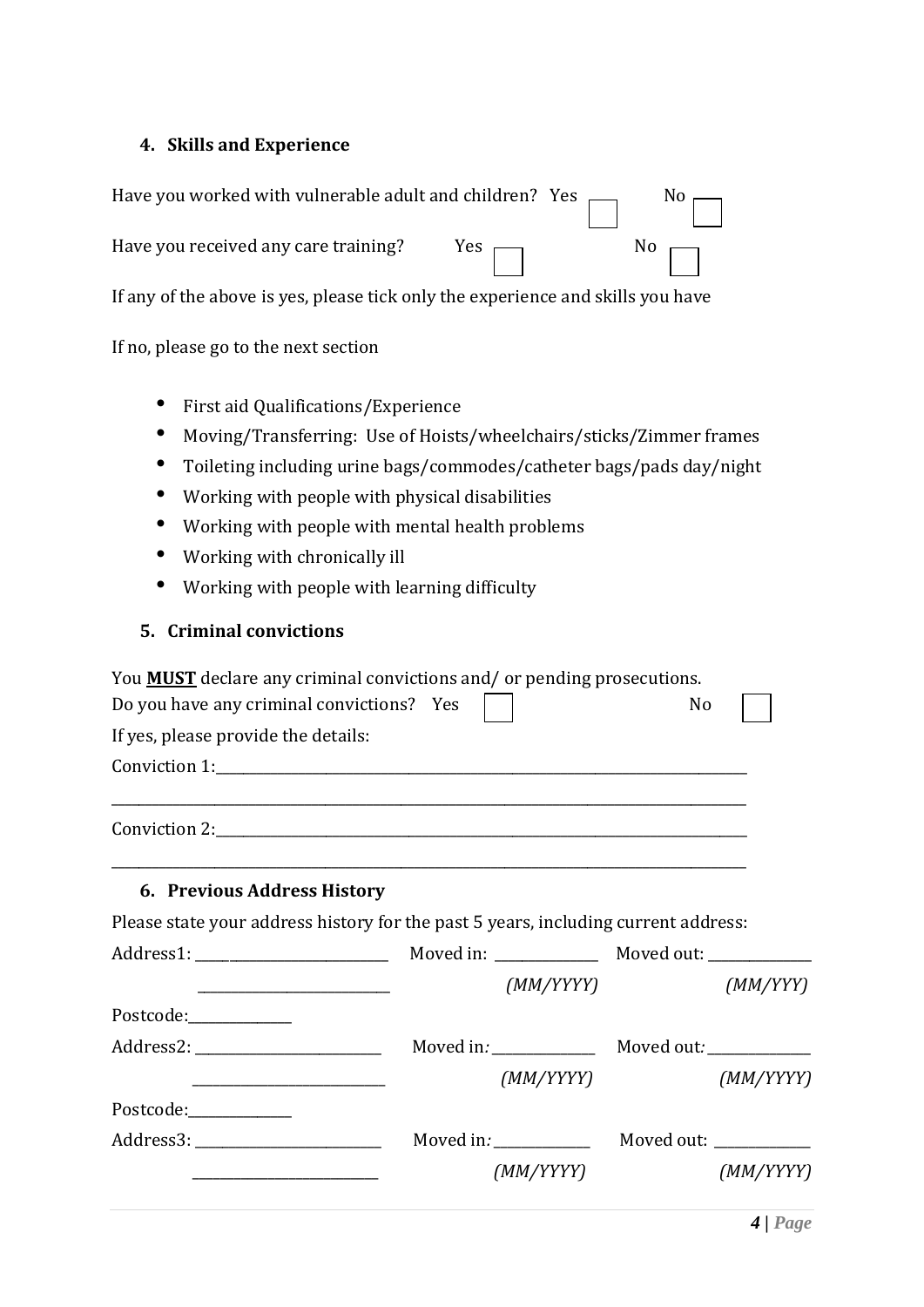Postcode:\_\_\_\_\_\_\_\_\_\_\_\_\_\_\_

## **7. Professional or Academic References:**

(Please note you must use your most recent jobs/ or education institution. This must correspond with Sections 2 & 3)

| <b>Character Reference</b>                                                                                                                                                                                                                                                |                              |                |  |  |
|---------------------------------------------------------------------------------------------------------------------------------------------------------------------------------------------------------------------------------------------------------------------------|------------------------------|----------------|--|--|
| References are normally taken up for candidates selected for interview. Give details of the<br>names/addresses of a person that knows you at least more than three years.                                                                                                 |                              |                |  |  |
| Name:                                                                                                                                                                                                                                                                     |                              |                |  |  |
| <b>Address:</b>                                                                                                                                                                                                                                                           |                              |                |  |  |
|                                                                                                                                                                                                                                                                           |                              |                |  |  |
| <b>Post Code:</b>                                                                                                                                                                                                                                                         |                              |                |  |  |
| Email:<br>Phone:<br><b>Mobile:</b>                                                                                                                                                                                                                                        |                              |                |  |  |
| Relationship to you:                                                                                                                                                                                                                                                      |                              |                |  |  |
|                                                                                                                                                                                                                                                                           | <b>Work related Referees</b> |                |  |  |
| References are normally taken up for candidates selected for interview. Give details of the<br>names/addresses of two work-related or educational references, it should be current employer, or<br>if presently unemployed or self-employed, your last employer or tutor. |                              |                |  |  |
| Name:                                                                                                                                                                                                                                                                     | Name:                        |                |  |  |
| <b>Address:</b>                                                                                                                                                                                                                                                           | <b>Address:</b>              |                |  |  |
|                                                                                                                                                                                                                                                                           |                              |                |  |  |
|                                                                                                                                                                                                                                                                           |                              |                |  |  |
| Post code:<br>Email:                                                                                                                                                                                                                                                      | Post code:<br>Email:         |                |  |  |
| <b>Phone:</b><br><b>Mobile:</b>                                                                                                                                                                                                                                           | <b>Phone:</b>                | <b>Mobile:</b> |  |  |
| <b>Relationship to you:</b>                                                                                                                                                                                                                                               | Relationship to you:         |                |  |  |
| Do you have any objection to your referees/employer being contacted prior to any job<br>offer?<br>Yes<br>No<br>If yes, give details why __                                                                                                                                |                              |                |  |  |
|                                                                                                                                                                                                                                                                           |                              |                |  |  |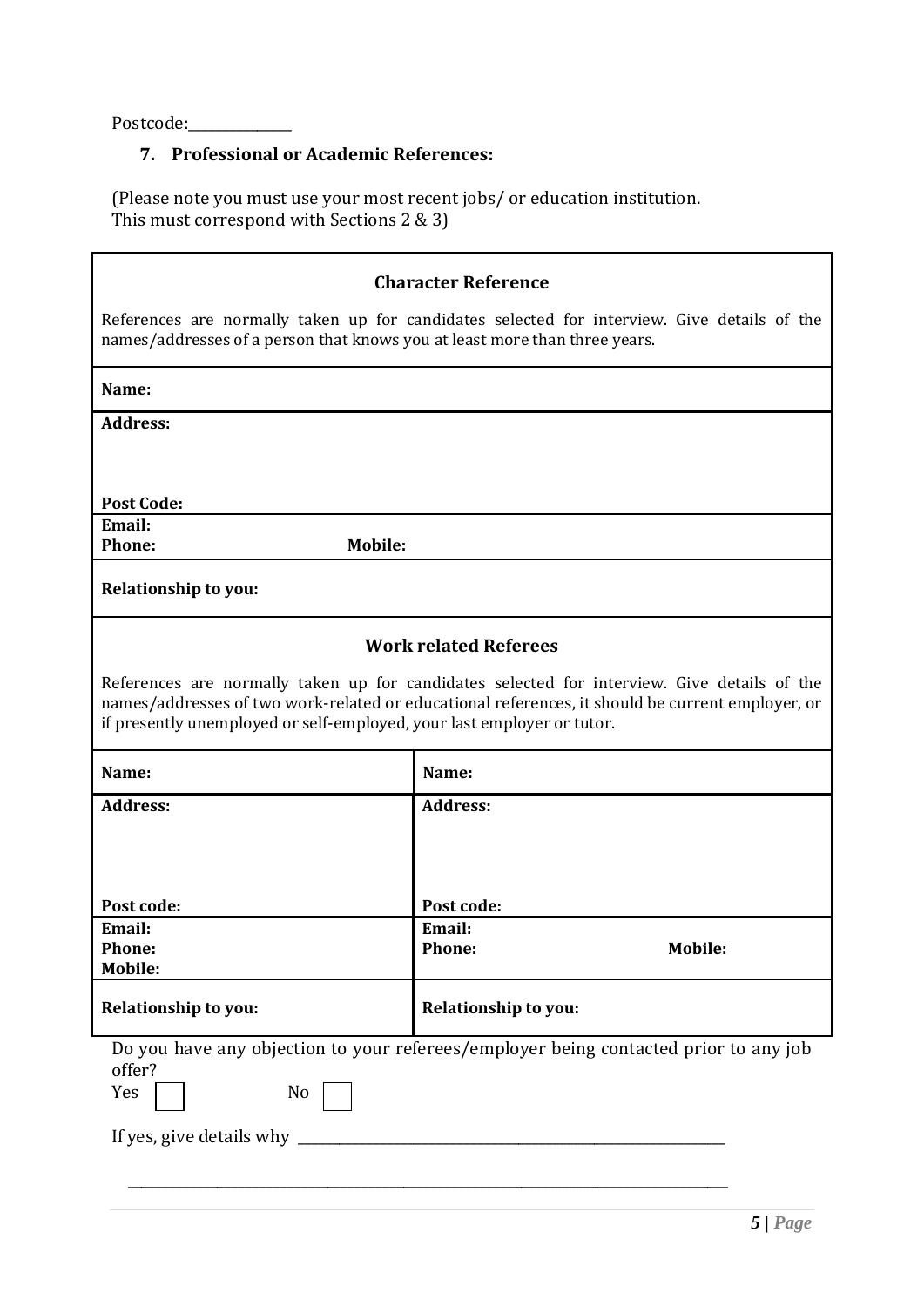## **8. Equal Opportunities Monitoring**

Baydan Ltd wholeheartedly supports the principle of equal opportunities in employment and opposes all forms of unlawful or unfair discrimination on the grounds of sex, race, nationality, ethnic or national origin, marital status, age or disability.

Under the requirements of the Race Relations Act, the employer must monitor the numbers of staff in post and the numbers of applicants for employment, training, and promotion by reference to the ethnic groups to which they belong.

In order to comply with the Race Relations Act & to identify any barriers that may exist within our organisational procedures, we monitor the ethnic origin of all employees throughout the employment cycle by requesting the following information.

All information is confidential. This form will be separated from your application before consideration of candidates takes place and will not be available to those involved in the selection process.

| I identify my gender as:<br>Female<br>Male<br>Genderqueer                                      | Prefer not to disclose                                                       |
|------------------------------------------------------------------------------------------------|------------------------------------------------------------------------------|
| 18-24<br>My age group is:                                                                      | $25 - 32$<br>$33 - 39$                                                       |
| $40 - 49$                                                                                      | $50 - 59$<br>$60+$                                                           |
| What is your ethnicity?                                                                        |                                                                              |
| White                                                                                          | <b>Mixed</b>                                                                 |
| <b>British</b><br>Irish<br>Any other white background $\Box$                                   | White and Black<br>White and Asian<br>Any other mixed background $\Box$      |
| <b>Asian</b>                                                                                   | <b>Black / African / Caribbean</b>                                           |
| Indian, Pakistani, Bangladeshi<br>Oriental: Chinese, Philippines<br>Any other Asian background | <b>Black African</b><br><b>Black Caribbean</b><br>Any other Black background |
| Other ethnic group                                                                             | <b>Undisclosed</b>                                                           |
| Arab<br>Any other ethnic group please specify:                                                 | Do not wish to answer                                                        |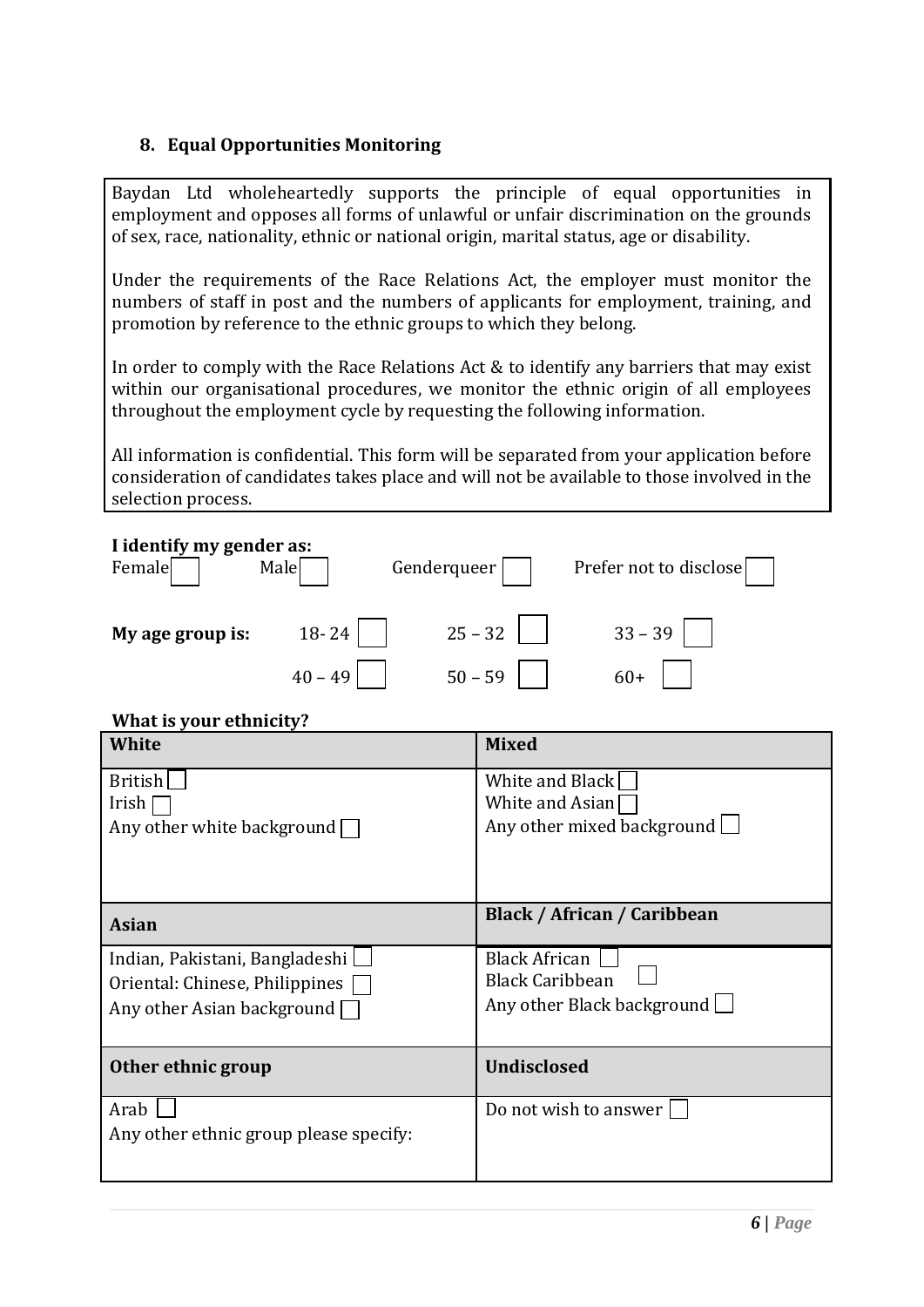## **9. Bank Account Details**

In accordance with the conditions of employment, I give below details of my personal account so that my wage may be paid into the account below by direct credit transfer.

| Name of Bank / Building Society                                  |                             |  |
|------------------------------------------------------------------|-----------------------------|--|
| <b>Bank or Building Society address:</b>                         |                             |  |
| <b>Bank Sort Code:</b>                                           |                             |  |
| <b>Bank Account Number</b>                                       |                             |  |
| <b>Building Society Roll Number:</b>                             |                             |  |
| <b>Name of Account Holder:</b>                                   |                             |  |
| Signed:                                                          | Date:                       |  |
|                                                                  | <b>Emergency Contacts</b>   |  |
| Please nominate two people to be contacted in case of emergency. |                             |  |
| Name:<br>Name:                                                   |                             |  |
| <b>Address:</b>                                                  | <b>Address:</b>             |  |
|                                                                  |                             |  |
|                                                                  |                             |  |
| Post code:                                                       | Post code                   |  |
| Phone:                                                           | Phone:                      |  |
| <b>Mobile:</b>                                                   | <b>Mobile:</b>              |  |
| Email:                                                           | Email:                      |  |
| <b>Relationship to you:</b>                                      | <b>Relationship to you:</b> |  |